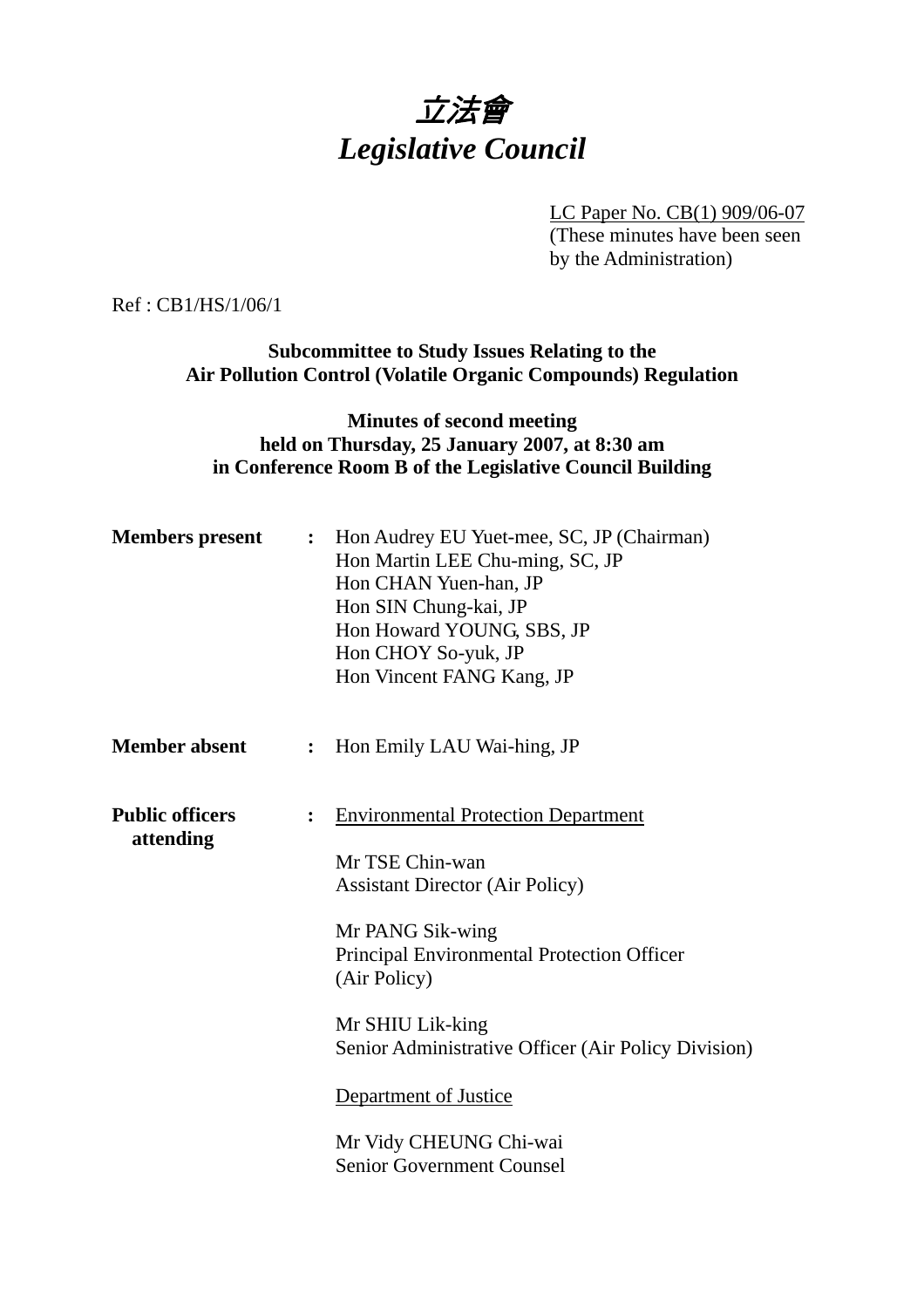|   | <b>Clerk in attendance :</b> Miss Becky YU | $-2-$<br>Chief Council Secretary (1)1              |                                                                                                                                                                                                   |
|---|--------------------------------------------|----------------------------------------------------|---------------------------------------------------------------------------------------------------------------------------------------------------------------------------------------------------|
|   | Staff in attendance :                      | Mr Stephen LAM<br><b>Assistant Legal Adviser 4</b> |                                                                                                                                                                                                   |
|   |                                            | Mrs Mary TANG<br>Senior Council Secretary (1)2     |                                                                                                                                                                                                   |
| I | <b>Meeting with the Administration</b>     | LC Paper No. CB(1) 796/06-07(02) --                | (LC Paper No. CB(1) 796/06-07(01) -- List of follow-up actions arising<br>discussion<br>the<br>from<br>on<br>18 January 2007<br>Administration's response to LC<br>Paper No. CB(1) 796/06-07(01)) |
|   | Other relevant papers                      |                                                    |                                                                                                                                                                                                   |
|   | gazetted on 24 November 2006               |                                                    | Air Pollution Control (Volatile Organic Compounds) Regulation (L.N. 258)                                                                                                                          |
|   | The Legislative Council Brief              |                                                    |                                                                                                                                                                                                   |
|   | LC Paper No. $CB(1)$ 509/06-07(01)         |                                                    | -- Assistant Legal Adviser's letter<br>dated 29 November 2006 to the<br>Administration                                                                                                            |
|   | LC Paper No. CB(1) 509/06-07(02)           |                                                    | -- Administration's response to LC<br>Paper No. CB(1) 509/06-07(01)                                                                                                                               |
|   | LC Paper No. CB(1) 509/06-07(03)           |                                                    | -- Assistant Legal Adviser's further<br>letter dated 14 December 2006<br>responding to the Administration's<br>reply (LC Paper<br>No.<br>$CB(1) 509/06-07(02))$                                   |
|   | LC Paper No. CB(1) 532/06-07(01)           |                                                    | -- Administration's response<br>to<br>Assistant Legal Adviser's letter<br>dated 14 December 2006 (LC Paper<br>No. CB $(1)$ 509/06-07 $(03)$ )                                                     |
|   | LC Paper No. CB(1) 616/06-07(08)           |                                                    | -- Assistant Legal Adviser's further<br>letter dated 22 December 2006<br>responding to the Administration's<br>reply<br>(LC)<br>Paper<br>No.                                                      |

CB(1) 532/06-07(01)) LC Paper No. CB(1) 616/06-07(09) -- Administration's response to LC Paper No. CB(1) 616/06-07(08)

The Subcommittee deliberated (Index of proceedings attached at **Annex A**).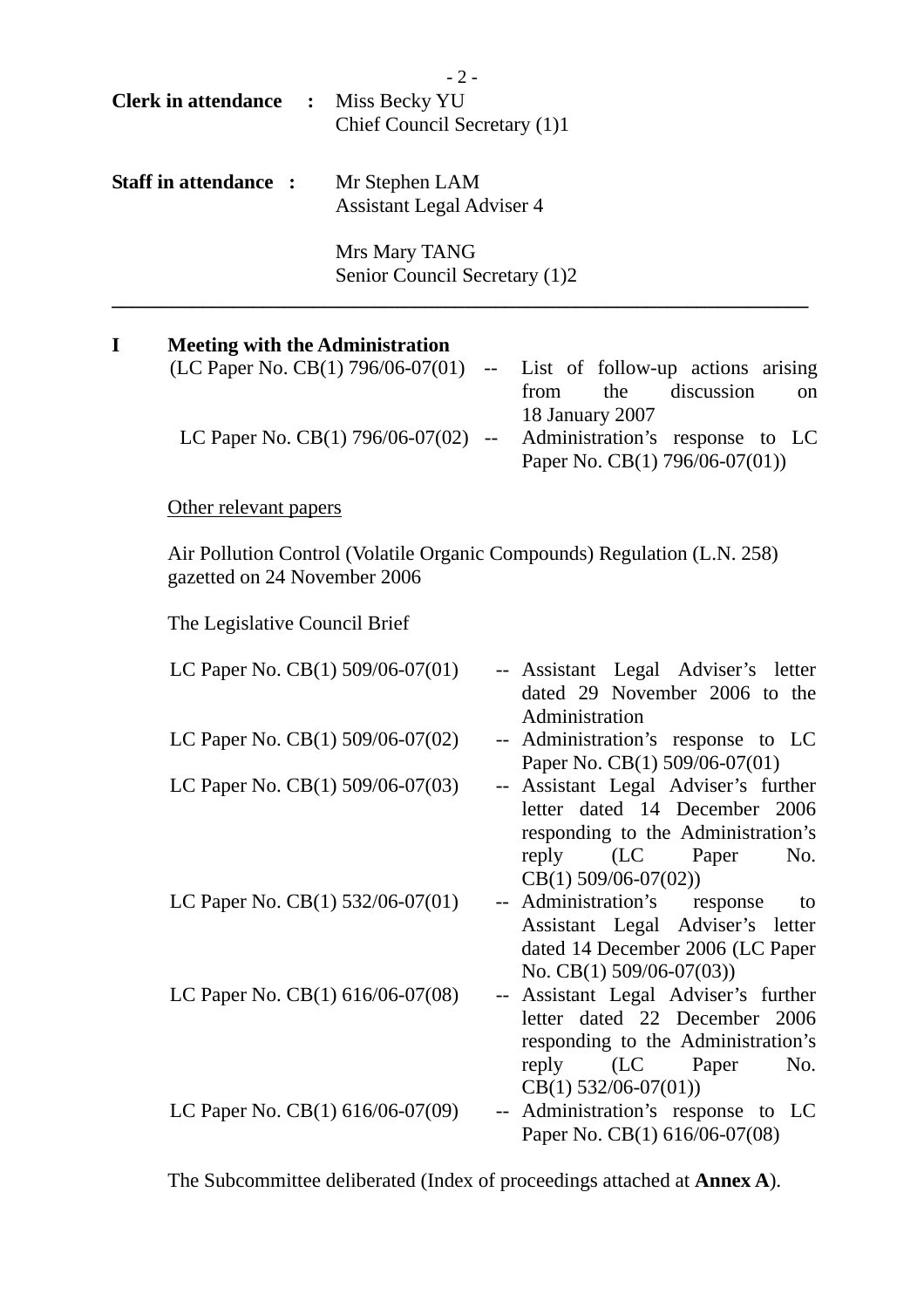- 2. The Administration was requested to
	- (a) Consider amending sections 9, 12 and 15 such that any alternative test methods which were acceptable to the Authority for determining the volatile organic compound (VOC) content of regulated products could be adopted to allow greater flexibility. To also consider the feasibility of specifying in the Regulation the requirement for publishing such alternative methods on the official website with reference to other legislation;
	- (b) Consider replacing the term "re-test" under section 16(4) with "re-certification" to ensure consistency; and
	- (c) Provide a comparison table on the control regime on VOCs, including the coverage and time frames for different phases of control etc, between the State of California and Hong Kong.

## **II Any other business**

3. There being no other business, the meeting ended at 10:38 am.

Council Business Division 1 Legislative Council Secretariat 7 February 2007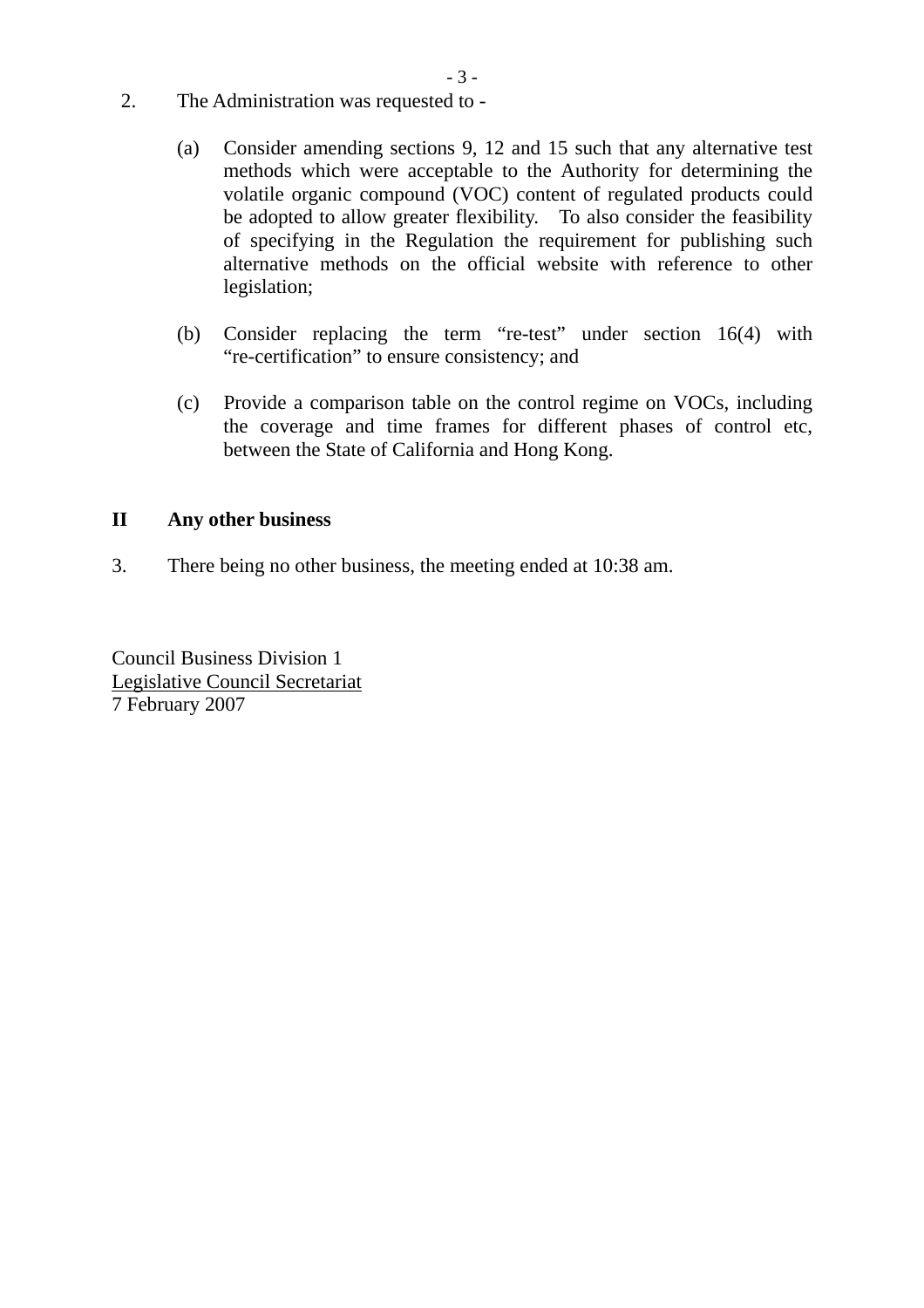## **Proceedings of the second meeting of the Subcommittee to Study Issues Relating to the Air Pollution Control (Volatile Organic Compounds) Regulation on Thursday, 25 January 2007, at 8:30 am in Conference Room B of the Legislative Council Building**

| <b>Time</b><br><b>Marker</b> | <b>Speaker</b>                    | Subject(s)                                                                                                                                                                                                                                                                                                                                                                                                                                                                                                                                                                                                                                                                                                                                                                                                                                                                             | <b>Action</b><br>required |
|------------------------------|-----------------------------------|----------------------------------------------------------------------------------------------------------------------------------------------------------------------------------------------------------------------------------------------------------------------------------------------------------------------------------------------------------------------------------------------------------------------------------------------------------------------------------------------------------------------------------------------------------------------------------------------------------------------------------------------------------------------------------------------------------------------------------------------------------------------------------------------------------------------------------------------------------------------------------------|---------------------------|
| 000000 - 000736              | Chairman<br>Administration        | Administration's explanation on its<br>response to the list of follow-up actions<br>arising from the discussion at the<br>meeting on 18 January 2007 (LC Paper<br>No. CB(1) $796/06-07(02)$ )                                                                                                                                                                                                                                                                                                                                                                                                                                                                                                                                                                                                                                                                                          |                           |
| 000737 - 001331              | Mr Vincent FANG<br>Administration | Mr Vincent FANG's concern -<br>(a) With the reduction in volatile<br>organic compounds (VOC) content<br>of hairsprays, consumers might<br>tend to use more to achieve the<br>desired effect, thereby releasing<br>more VOCs in the atmosphere; and<br>(b) Whether affected trades would need<br>to report on all inventories of<br>VOC-containing products annually<br>Administration's explanation -<br>(a) Effectiveness of hairsprays was not<br>related to its VOC content which<br>was meant to be a propellant only.<br>However, change in formulation<br>might affect the drying speed of the<br>product and hence consumers'<br>preference; and<br>(b) Provision<br>of<br>inventories<br>of<br>VOC-containing products was not<br>part of the reporting requirements<br>in section 11, in which it was<br>specifically stated that only sales<br>volume needed to be reported. |                           |
| 001332 - 002117              | Mr Vincent FANG<br>Administration | Discussion on the VOC content of<br>insecticides and insect repellants<br>Administration's<br>explanation<br>that<br>consideration<br>might be given<br>to<br>exempting insecticides<br>and<br>insect<br>repellents if the reduction in VOC<br>content of these products was proved to                                                                                                                                                                                                                                                                                                                                                                                                                                                                                                                                                                                                 |                           |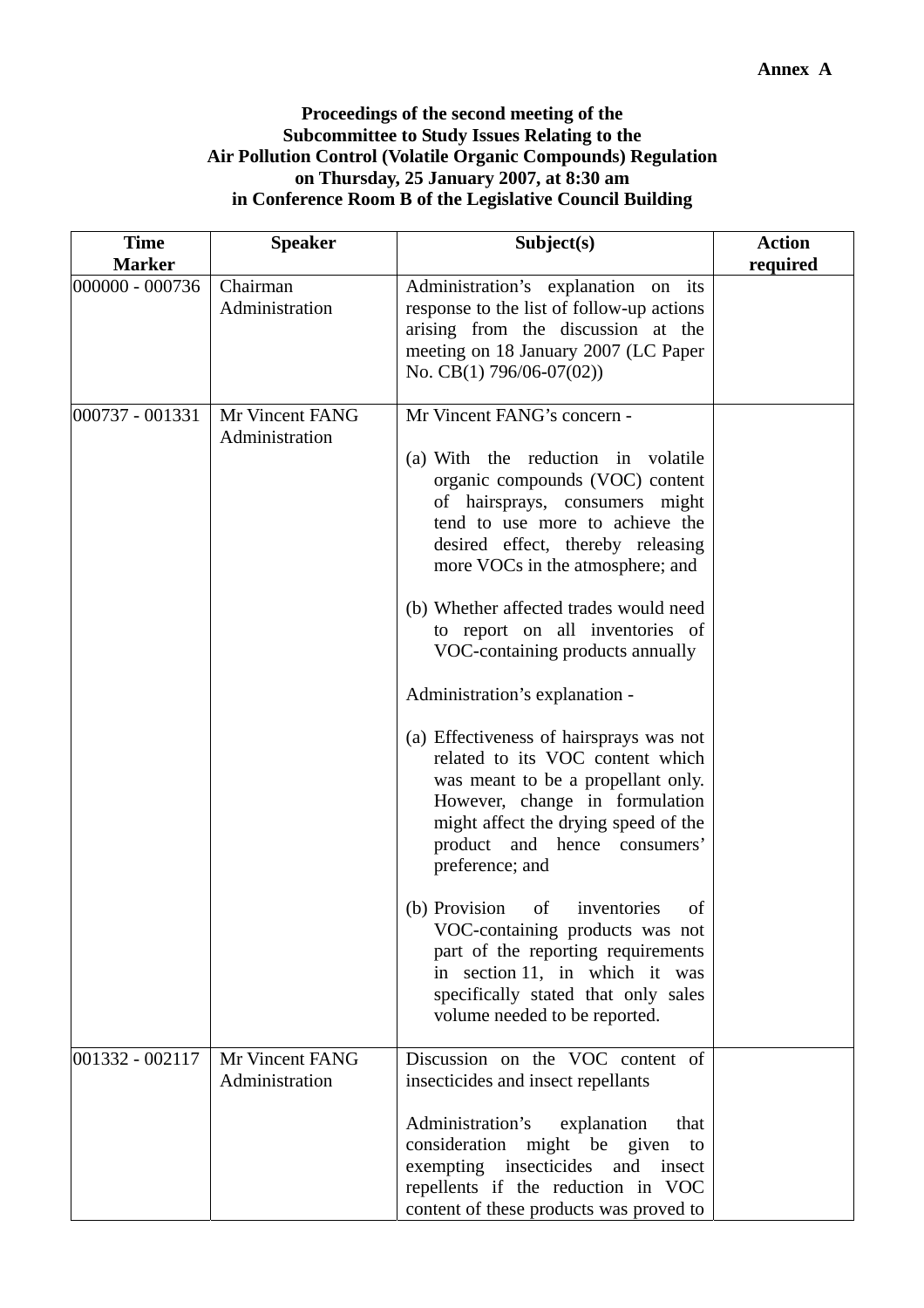| <b>Time</b><br><b>Marker</b> | <b>Speaker</b>                                                 | Subject(s)                                                                                                                                                                                                                                                                                                                                                | <b>Action</b>                                                                                                                                                                                                                                                                                                                                                                                                                                                                                                                 |
|------------------------------|----------------------------------------------------------------|-----------------------------------------------------------------------------------------------------------------------------------------------------------------------------------------------------------------------------------------------------------------------------------------------------------------------------------------------------------|-------------------------------------------------------------------------------------------------------------------------------------------------------------------------------------------------------------------------------------------------------------------------------------------------------------------------------------------------------------------------------------------------------------------------------------------------------------------------------------------------------------------------------|
| $ 002118 - 003119$           | Mr Martin LEE<br>Chairman                                      | increase the chances for outbreak of<br>Conditions<br>might<br>diseases.<br>be<br>imposed to require the manufacturers<br>concerned to lower the VOC contents<br>of other products to offset the VOCs in<br>exempted products.<br>Section 12 - Determination of VOC<br>content: regulated printing inks                                                   | required<br>The<br>Administration                                                                                                                                                                                                                                                                                                                                                                                                                                                                                             |
|                              | Administration                                                 | Schedule 2<br>Mr Martin LEE's suggestion of using<br>"acceptable" to replace "equivalent" in<br>sections 9, 12 and 15 as such would<br>provide more flexibility in the choice of<br>test methods<br>Chairman's request to include in the<br>the<br>Regulation<br>requirement<br>for<br>publishing the alternative test methods<br>on the official website | consider<br>to<br>amending<br>sections 9, 12<br>15<br>and<br>such<br>that<br>any<br>alternative test<br>methods which<br>were acceptable<br>to the Authority<br>for determining<br>VOC content of<br>regulated<br>products could<br>be adopted to<br>allow<br>greater<br>flexibility.<br>To<br>consider<br>also<br>feasibility<br>the<br>of specifying in<br>the Regulation<br>the requirement<br>for<br>publishing<br>such alternative<br>methods on the<br>official website<br>with reference<br>other<br>to<br>legislation |
| 003120 - 004431              | Mr Vincent FANG<br>Administration<br>Chairman<br>Mr Martin LEE | Prohibition<br>Section<br>13<br>$\blacksquare$<br>on<br>manufacture and import : regulated<br>consumer products<br>Mr Vincent FANG's concern -                                                                                                                                                                                                            |                                                                                                                                                                                                                                                                                                                                                                                                                                                                                                                               |
|                              |                                                                | (a) Difficulties in ascertaining VOC<br>content of products manufactured<br>by countries with no VOC control;<br>and                                                                                                                                                                                                                                      |                                                                                                                                                                                                                                                                                                                                                                                                                                                                                                                               |
|                              |                                                                | (b) Whether European standards could<br>be adopted for control of VOC in<br>Hong Kong                                                                                                                                                                                                                                                                     |                                                                                                                                                                                                                                                                                                                                                                                                                                                                                                                               |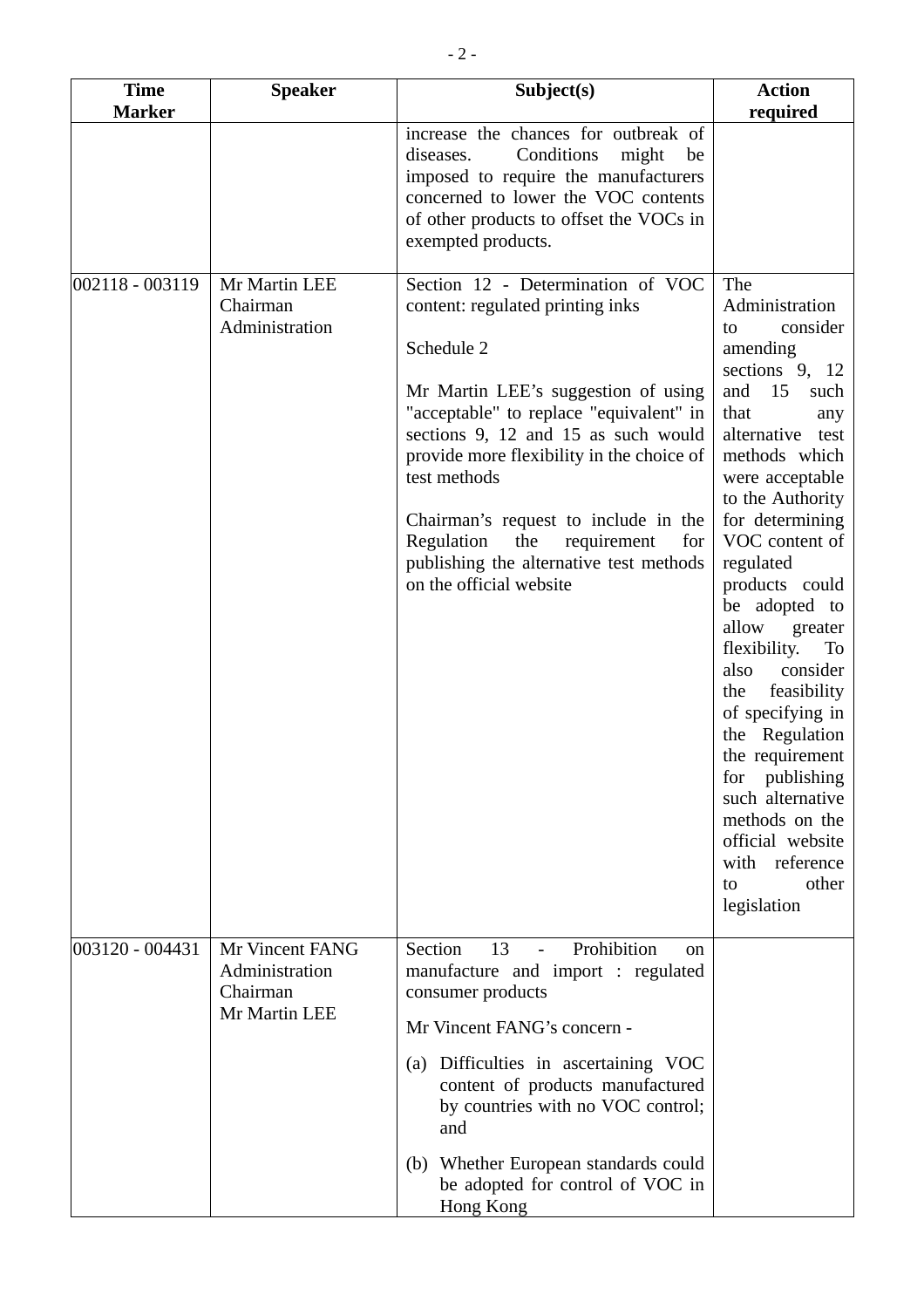| <b>Time</b><br><b>Speaker</b><br><b>Marker</b> |                                                                              | Subject(s)                                                                                                                                                                                                                                                                                                                                                                                                                                                                                                                             | <b>Action</b><br>required                                                                                                                                                      |
|------------------------------------------------|------------------------------------------------------------------------------|----------------------------------------------------------------------------------------------------------------------------------------------------------------------------------------------------------------------------------------------------------------------------------------------------------------------------------------------------------------------------------------------------------------------------------------------------------------------------------------------------------------------------------------|--------------------------------------------------------------------------------------------------------------------------------------------------------------------------------|
|                                                |                                                                              | Administration's explanation -<br>(a) Consultation<br>with<br>the<br>trades<br>indicated that they were able to<br>comply with the VOC control as<br>presently drafted; and<br>(b) Californian standards were adopted<br>in Hong Kong for the control of<br>VOC as both places were facing<br>similar smog problems. Besides,<br>European countries had yet to work<br>out their control regime on VOC                                                                                                                                 |                                                                                                                                                                                |
| 004432 - 004456                                | Administration                                                               | Section 14 - Requirement to submit a<br>report: regulated consumer products<br>Schedule 3                                                                                                                                                                                                                                                                                                                                                                                                                                              |                                                                                                                                                                                |
| 004457 - 004518                                | Administration                                                               | Section 15 - Determination of VOC<br>content: regulated consumer products                                                                                                                                                                                                                                                                                                                                                                                                                                                              |                                                                                                                                                                                |
| 004519 - 005627                                | Chairman<br>Administration<br>Miss CHOY So-yuk<br>Administration             | Part 5<br>Section 16 - Limits on VOC emissions<br>from lithographic heatset web printing<br>machines                                                                                                                                                                                                                                                                                                                                                                                                                                   |                                                                                                                                                                                |
| 005628 - 012211                                | ALA4<br>Chairman<br>Administration<br>Miss CHAN Yuen-han<br>Miss CHOY So-yuk | Discussion on the conditions under<br>which the Authority "is not satisfied"<br>with the result of certification under<br>section $16(4)$<br>Administration's explanation -<br>(a) The Authority could request for<br>re-testing if it had doubts about the<br>accuracy of certification;<br>(b) The trades could appeal against the<br>Authority's decision under the Air<br>Pollution Control Ordinance, Cap.<br>$311$ ; and<br>(c) Failure<br>comply<br>with<br>to<br>requirements<br>under<br>section<br>16<br>would be an offence | The<br>Administration<br>consider<br>to<br>replacing<br>the<br>"re-test"<br>term<br>under<br>section<br>with<br>16(4)<br>"re-certification<br>"<br>to<br>ensure<br>consistency |
| 012212 - 012907                                | Mr Vincent FANG<br>Chairman<br>Administration                                | Discussion on the comparison with the<br>control regime on VOCs between the<br>State of California and Hong Kong                                                                                                                                                                                                                                                                                                                                                                                                                       | The<br>Administration<br>provide<br>to<br>a<br>comparison<br>table<br>the<br>on                                                                                                |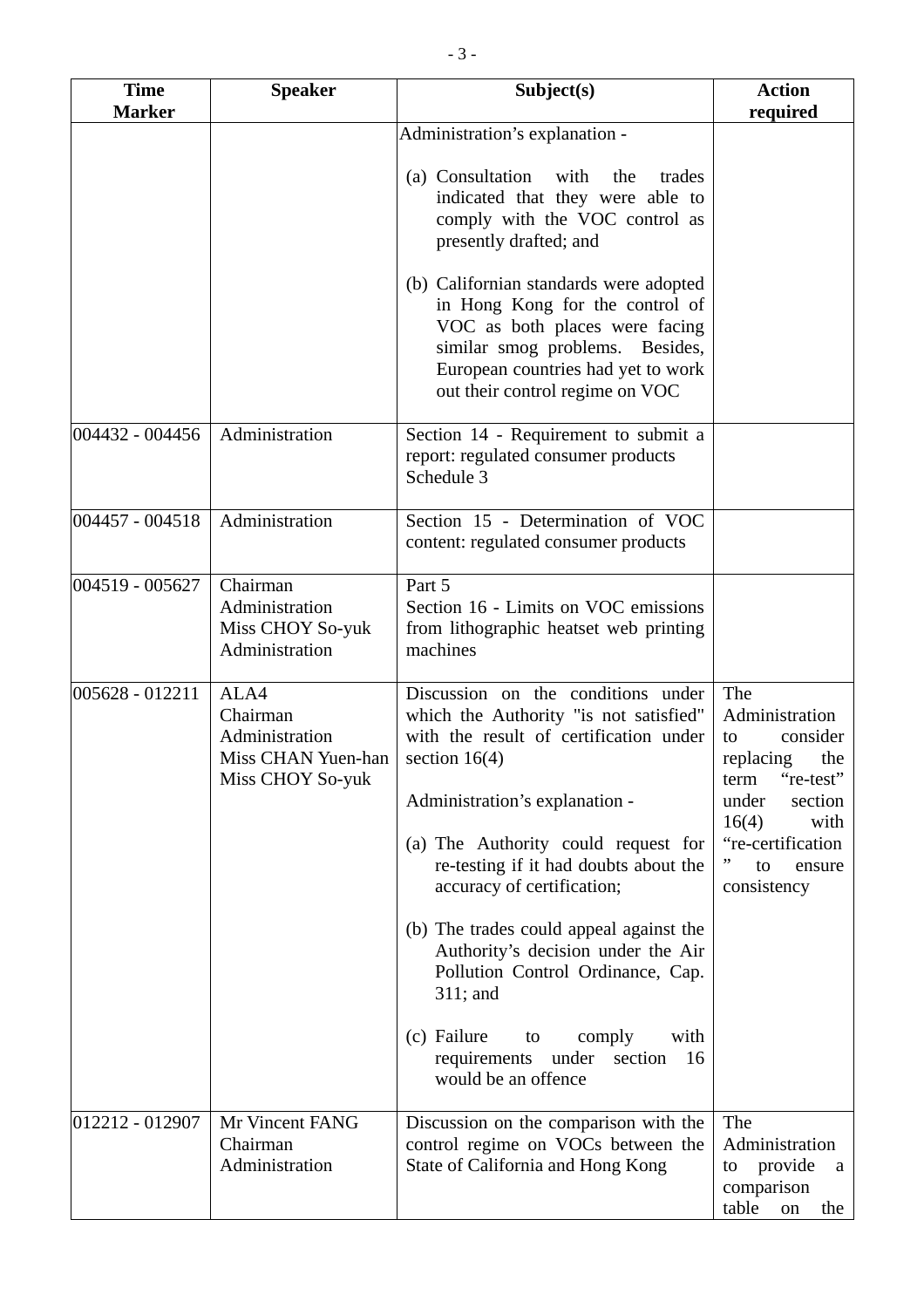| <b>Time</b>         | <b>Speaker</b>                                                                     | Subject(s)                                                                                                                                                                                                                                                                                                                                                                                                                                                                                                                                              | <b>Action</b>                                                                                                                                                                                                         |
|---------------------|------------------------------------------------------------------------------------|---------------------------------------------------------------------------------------------------------------------------------------------------------------------------------------------------------------------------------------------------------------------------------------------------------------------------------------------------------------------------------------------------------------------------------------------------------------------------------------------------------------------------------------------------------|-----------------------------------------------------------------------------------------------------------------------------------------------------------------------------------------------------------------------|
| <b>Marker</b>       |                                                                                    |                                                                                                                                                                                                                                                                                                                                                                                                                                                                                                                                                         | required                                                                                                                                                                                                              |
|                     |                                                                                    |                                                                                                                                                                                                                                                                                                                                                                                                                                                                                                                                                         | control regime<br>VOC <sub>s</sub> ,<br>on<br>including<br>the<br>coverage<br>and<br>time frames for<br>different phases<br>of control etc,<br>between<br>the<br><b>State</b><br>of<br>California<br>and<br>Hong Kong |
| 012908 - 013210     | Chairman<br>Miss CHOY So-yuk<br>Administration                                     | Further discussion on the testing and<br>re-testing<br>requirements<br>under<br>section 16                                                                                                                                                                                                                                                                                                                                                                                                                                                              |                                                                                                                                                                                                                       |
| $013211 - 013430$   | Chairman<br>ALA4<br>Administration                                                 | Part 6<br>Section 17 - Offences and penalties                                                                                                                                                                                                                                                                                                                                                                                                                                                                                                           |                                                                                                                                                                                                                       |
| 013431 - 014208     | Mr SIN Chung-kai<br>Administration<br>Chairman<br>Mr Vincent FANG<br>Mr Martin LEE | Mr SIN Chung-kai's concern about the<br>reporting requirement, particularly<br>non-compliance due to the loss of<br>information<br>Administration's explanation -<br>(a) The reporting requirements were<br>necessary and appropriate<br>and<br>similar requirements had been<br>imposed on many products or<br>with<br>environmental<br>processes<br>impacts; and<br>(b) The intended licensing /registration<br>requirements had been removed<br>and the reporting requirements as<br>proposed had been worked out in<br>consultation with the trades |                                                                                                                                                                                                                       |
| $014209 - 014511$   | Chairman<br>Administration<br>ALA4<br>Mr Martin LEE                                | Section 18 - Defences                                                                                                                                                                                                                                                                                                                                                                                                                                                                                                                                   |                                                                                                                                                                                                                       |
| $ 014512 - 014723 $ | Administration                                                                     | Section 19 - Presumption: date<br>of<br>manufacture<br>importation<br>of<br><b>or</b><br>regulated products; regulated products<br>not in transit                                                                                                                                                                                                                                                                                                                                                                                                       |                                                                                                                                                                                                                       |